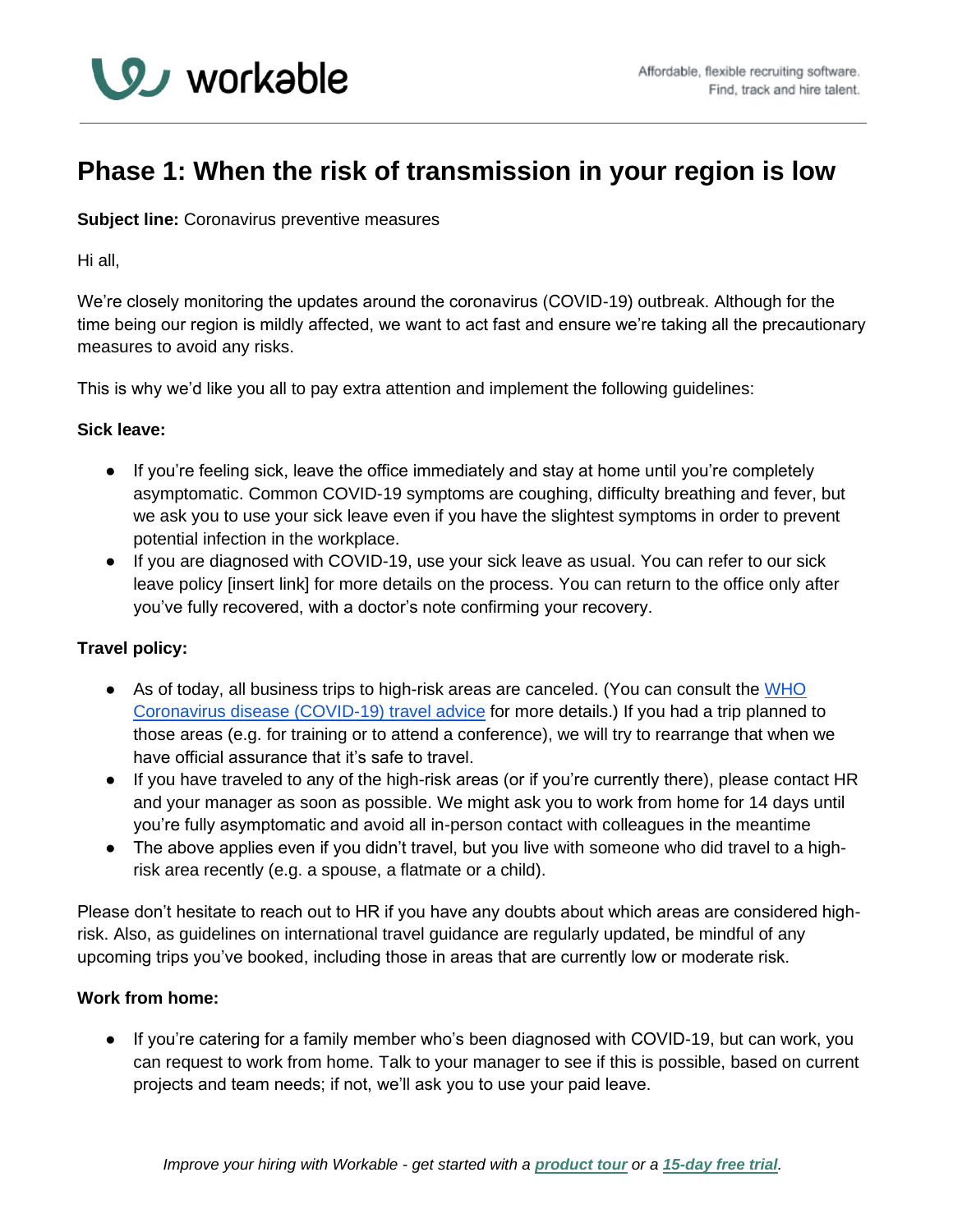

## **Hygiene:**

We're already cautious when it comes to office hygiene, but in times like these, we ask you to ensure you follow these official guidelines:

- Wash your hands regularly throughout the day for at least 20 seconds at a time.
- Use hand sanitizers with at least 60% alcohol we've equipped the office so you can find one anywhere.
- Avoid touching your face especially eyes, nose, and mouth with your hands.
- Cover your mouth with your elbow when you cough or sneeze.
- Open the windows regularly to ensure regular fresh air flow.

Your health is our top priority, so we will keep an eye on any developments around the coronavirus outbreak and will let you know if there are any extra precautionary measures we all need to apply.

There's no need to panic – let's all contribute to keeping our workplace safe. Feel free to reply to this email or stop by HR if you have any questions or concerns.

Thank you,

[*Your name*]

[*Your email signature*]

# **Phase 2: When the risk of transmission in your region is moderate**

**Subject line:** Coronavirus preventive measures

Hi all,

Following up from [*last week's*] email and considering the updates of the coronavirus outbreak in our region, we want to take some extra measures to protect our teams' health.

# **Visitors policy:**

- Effective immediately, we're restricting visits from external partners, customers, candidates and any other guests in our offices. Please cancel any meetings you've already planned with them and reach out to our IT department to get support on how to run these meetings virtually if possible.
- We are canceling any scheduled events that would take place in our offices. Don't make plans to host other events until further notice.
- You're also advised to refrain from visiting partners' offices and scheduling meetings in coworking spaces.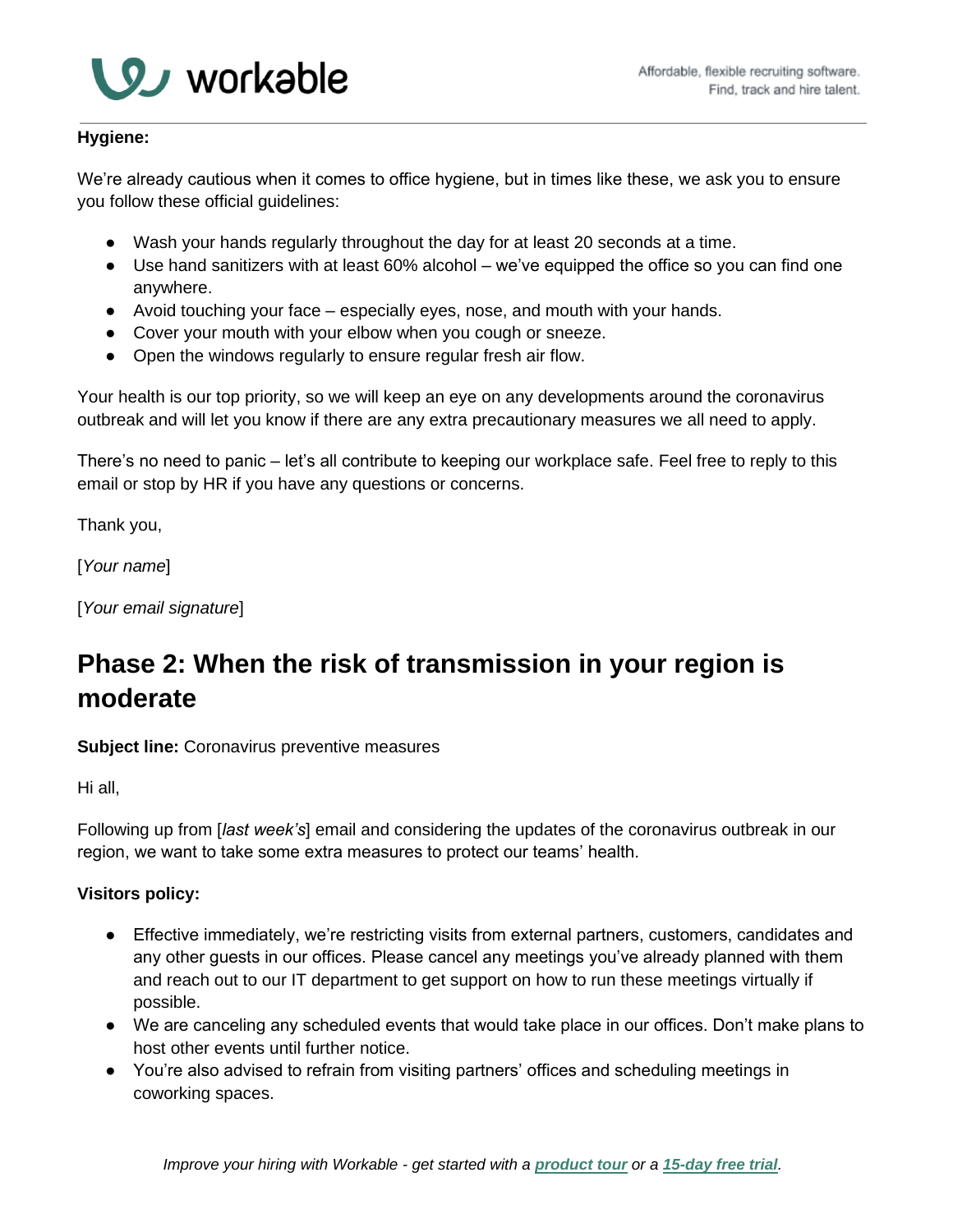

# **Travel policy:**

- All business trips, no matter the destination, are now canceled. If you have something planned, talk to your manager; we'll try to rearrange trips when we have official guidance that's it's safe to travel.
- If you have recently traveled (to any location) or live with someone who did, please reach out to HR and your manager. As a precautionary measure, we might ask you to work from home for 14 days until you're fully asymptomatic.

## **Work from home:**

We're expanding our work from home policy, so you can talk to your manager and HR about the option to work from home in cases where:

- You commute using public transit.
- You have a medical background such that COVID-19 could put your health at risk.
- You live with elderly/children/people with chronic diseases/etc.

In the following days, we will provide you with technical guidelines, along with some productivity tips, to help you work from home effectively. In the meantime, please reach out to your manager in order to coordinate regular meetings and workload.

For those of you who still work from the office, be extra cautious with hygiene and try to avoid overcrowding meeting rooms. In case you have the slightest symptoms (e.g. cough) but can work, don't risk staying at the office. Talk to your manager immediately and work from home or get sick leave.

These all might sound like inconveniences, but they're preventive measures we need to take in order to protect our health, and also not infect our loved ones or fellow citizens. We're also doubling down on our efforts to keep the offices sanitized.

We will be monitoring the COVID-19 outbreak and will let you know as we have new guidance from the local authorities. Stay healthy and don't hesitate to contact your managers or HR, if you have any questions or concerns.

Thank you,

[*Your name*]

[*Your email signature*]

# **Phase 3: When the risk of transmission in your region is moderate-high**

**Subject line:** Coronavirus preventive measures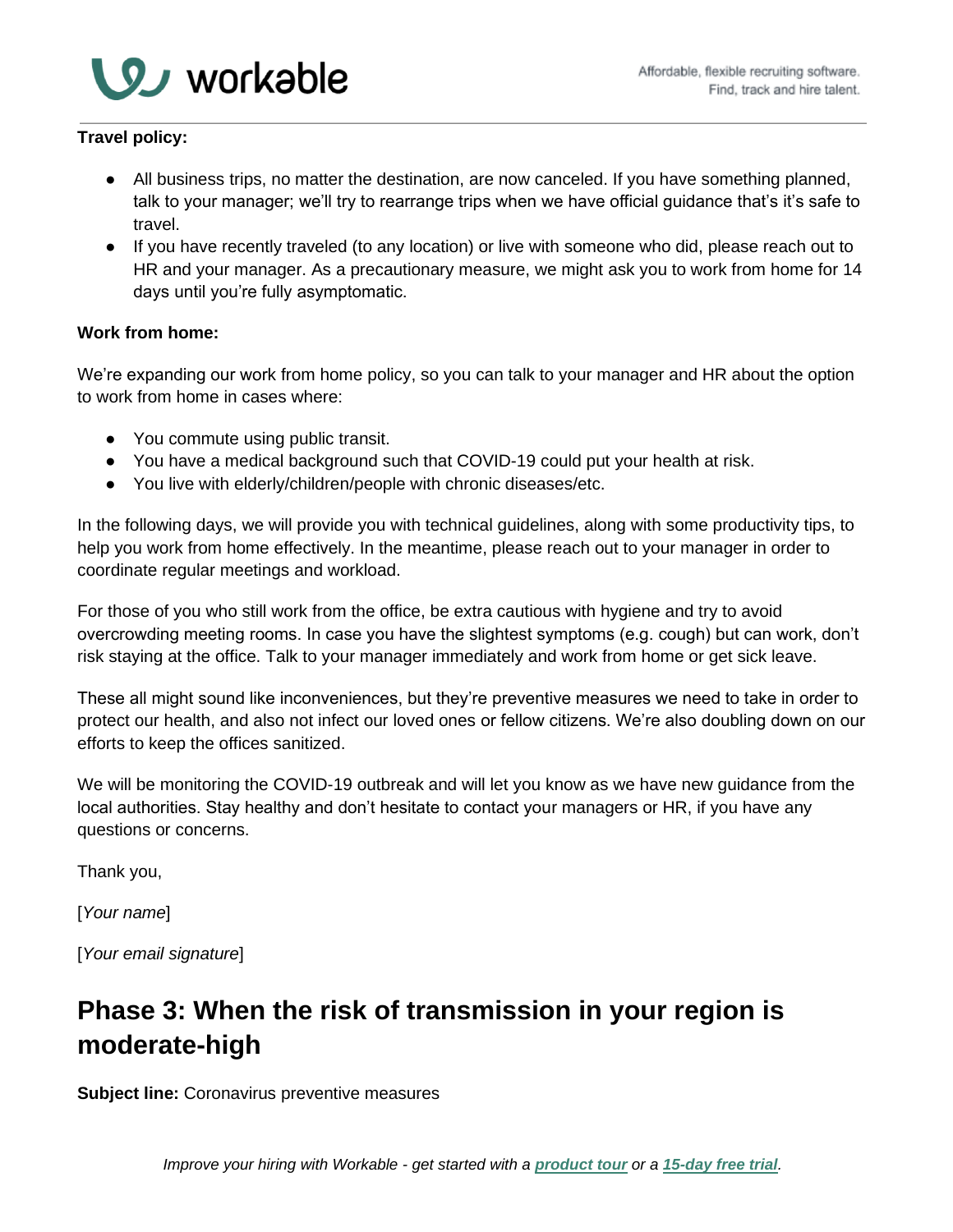

Hi all,

I hope you and your loved ones are all healthy.

As we monitor the situation and follow the guidance of local authorities and the World Health Organization, we have decided to make work from home mandatory across the company.

Starting from [*date*] you're all asked to work from home – our offices will be open in case you need to go and take your things (e.g. laptops, notebooks, chargers, etc.) or coordinate some details with your colleagues.

You can find here [*link*] comprehensive guides on how to work remotely effectively and what tools to use in order to keep being productive. Get in touch with your manager and team members to discuss best ways to connect virtually.

[*You can also include specific, official guidelines from the government that may apply, such as pay to hourly employees, additional parental leave, etc.*]

At this point, we can't tell for how long we'll have to work remotely but rest assured we'll do anything we can to help you adjust to this new virtual work environment. This is a measure we need to take to protect our health but also minimize the risk of further spreading the virus.

We, in the HR team, and your managers are always available to discuss any questions or concerns you may have. If you're unsure about something, simply ask and we'll find a way to make it work for everyone. Above all, we want to remain safe, healthy and calm.

Thank you,

[*Your name*]

[*Your email signature*]

# **Email to managers and team leaders**

**Subject line:** Team guidelines around coronavirus

Hi all,

As you know, we are taking preventive measures against the COVID-19 outbreak which means that we all need to adopt some new work habits. We rely on you to help your team members adjust as smoothly as possible.

We have already sent [*or, we plan to send shortly*] a company-wide email to announce some [*additional*] measures we'll be implementing – please make sure that you and your teams are following these guidelines.